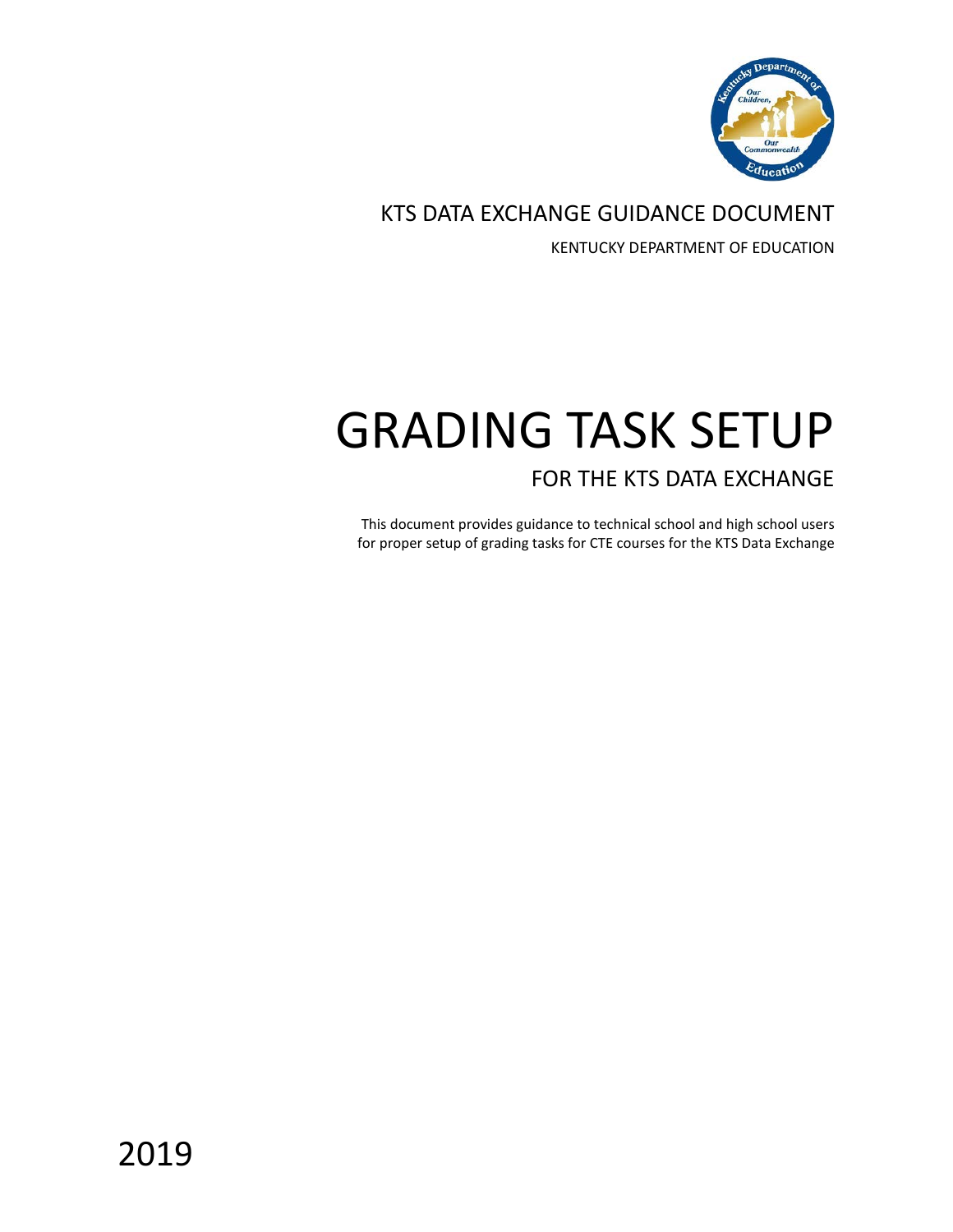# KTS Data Exchange Overview

The Kentucky Technical System (KTS) data exchange is a secure transfer of student data between the student's high school and technical school. The KTS data exchange streamlines processes, eliminates the need for email and paper reports, and minimizes dual data entry.

Participating technical schools can fully utilize the Kentucky Student Information System (KSIS) in their classrooms.

The high school KSIS will receive student posted grades through the KTS data exchange. The posted grades that sync to the high schools will allow for athletic eligibility determination, and posting of both high school and technical school grades on student report cards and transcripts.

High school attendance clerks can run real-time attendance reports that reflect attendance entered by the technical school into their KSIS, and have the option to utilize the unknown attendance sync feature that will allow unknown atendance at the technical school to sync back to the high school KSIS the next day. The unknown attendance sync allows attendance clerks at the high schools would then resolve the unknown attendance the following morning.

The KTS Data Exchange has been fully functional for participating high schools and technical schools since the 2015-16 school year.

## GRADING TASKS AND THE KTS DATA EXCHANGE

The key to the successful sync of posted grades through the KTS Data Exchange is the proper setup of the Grading Tasks tab, in both the technical school database and the high school database. The below instructions will

# GRADING TASK SETUP

## FOR KTS DATA EXCHANGE-RELATED COURSES

Infinite Campus will push down to districts Grading Tasks and Score Groups specific to the KTS Data Exchange. High schools and technical schools must use the grading tasks specific to the KTS Data Exchange (i.e. CTE Term Grade, CTE Final Grade, CTE Final Exam), and the CTE Numeric Score Group\* when setting up their Grading Tasks tab for KTS Data Exchange-related courses. Below are explanations of the only three grading tasks that are used with the KTS Data Exchange.

*\*High Schools may use a district-created score group, in lieu of the CTE Numeric score group, if the district-created score group matches the CTE Numeric score group on the Minimum Value column.*

#### **CTE Term Grade:**

The CTE Term Grade grading task should be considered as an "in-progress" type of grade. This is the grade that technical school teachers should be posting weekly. The CTE Term Grade should be a fresh grade that syncs to the high school on a weekly basis. This grading task can be used in the high school for mid-term and term report cards, and activity eligibility status by running the Activity Eligibility\*\* report in the high school (*Path: Index > Student Information > Reports > Activity Eligibility*). \*\*High Schools: Be sure to select the Posted Grade bullet for the Grade Option selection when running the report.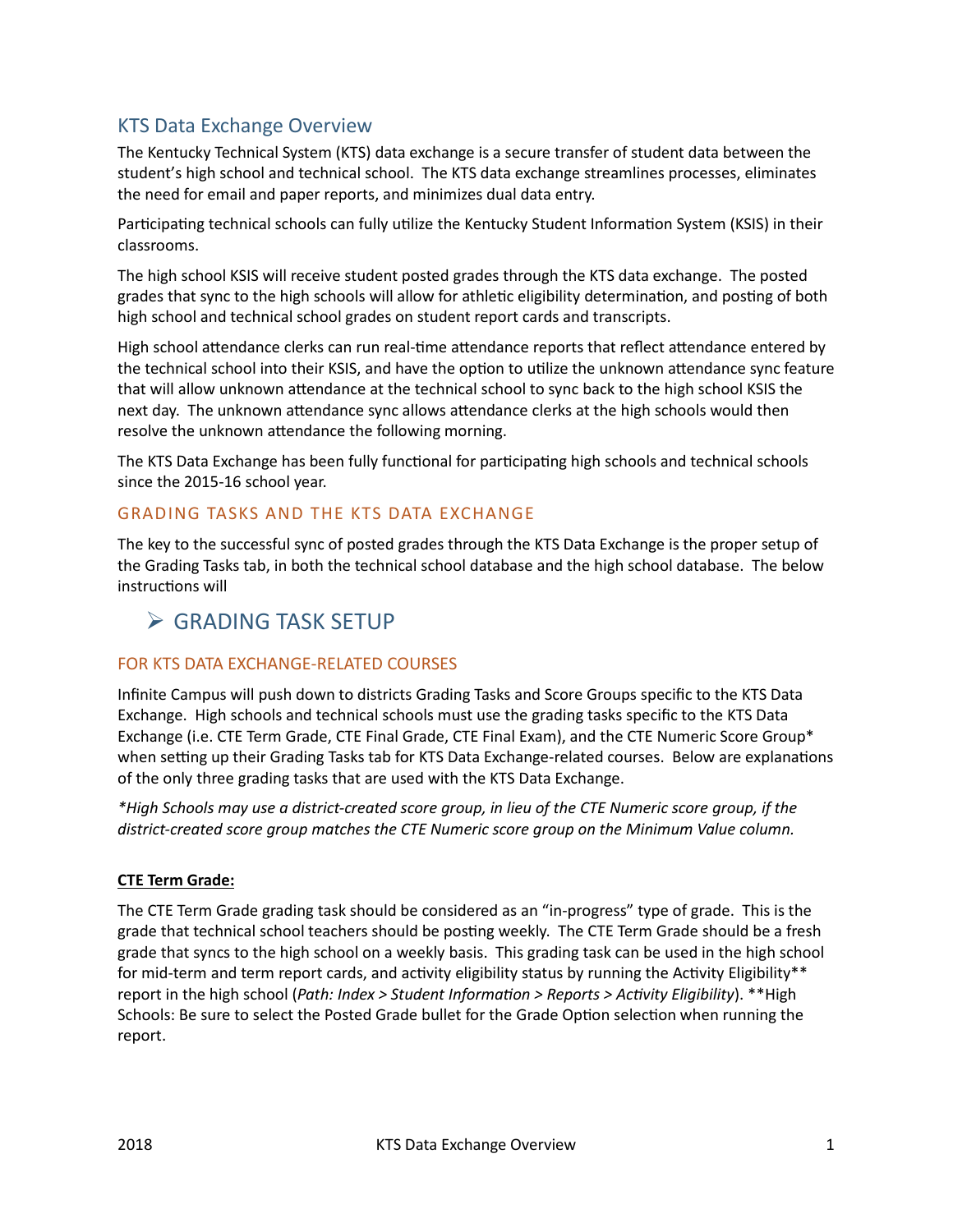**Score Group:** CTE Numeric\*

Term GPA: Indicate the weight used by the school when calculating the grade of the student. This is the value used when calculating report card GPA (i.e. honor roll). If your school does not worry with report card GPA calculations, this field is not necessary to complete. Leaving this value blank will result in the course not counting toward the school honor roll. For the example below, 1 is used, but this number may vary depending on school policy. NOTE: Term GPA should only be set up for one grading task per course (i.t. If Term GPA field is set up using the CTE Term Grade, there is no need to set this field up for the CTE Final Grade).

**Credit:** Leave blank for CTE Term Grade.

**Credit Type:** Leave blank for CTE Term Grade.

**Term Mask:** Selection indicates when the task must be graded. In other words, which term(s) will students be attending class throughout the year for this course. One example would be, if the school had four terms, but the class only met during Term 1, then only the Term 1 Term Mask box would be checked. Another example would be, if the school had four terms, and the class met for only  $2<sup>nd</sup>$  semester, then only the Term 3 and Term 4 Term Mask boxes would be checked. If the school had four terms, and there were classes meeting for the course all year long, then Term 1, Term 2, Term 3 and Term 4 Term Mask boxes would be checked.

Active Mask: Selection indicates the task is open for grade posting. But for the KTS Data Exchange, the Active Mask also works as a trigger that the posted grade for the grading task is either ready to sync to the high school or ready to be received from the technical school. For KTS Data Exchange syncing purposes, only ONE Active Mask should be marked at a time, in both the technical school database and the high school database, to facilitate a successful sync of grades.

For the KTS Data Exchange, it is recommended that the technical school teacher post grades weekly, at minimum, to the CTE Term Grade grading task.

Both technical schools and high schools must update the Active Mask for the term that needs to synhronize. Communication between the high school and the technical school teams is the key to successful syncing of grades.

Only ONE term can be marked active at a time for the sync to occur.

During the sync, the grade posted at the technical school will look to the term start and end dates of the technical school (*System Administration > Calendar > Calendar. Terms)* and compare to the high school's term dates of the term with the active mask checked. If the dates at the high school fall in the date range of the technical school term date, it will ADD or UPDATE the grade. This is to ensure that grades outside of the high school terms do not get updated incorrectly if the high school forgets to uncheck the Active Mask on the grading task.

HELPFUL TIP: Both high schools and technical schools will benefit from the use of the Grading Window tool to expedite the process of updating Active Masks for grading tasks.

*\*High Schools may use a district-created score group, in lieu of the CTE Numeric score group, if the district-created score group matches the CTE Numeric score group on the Minimum Value column.*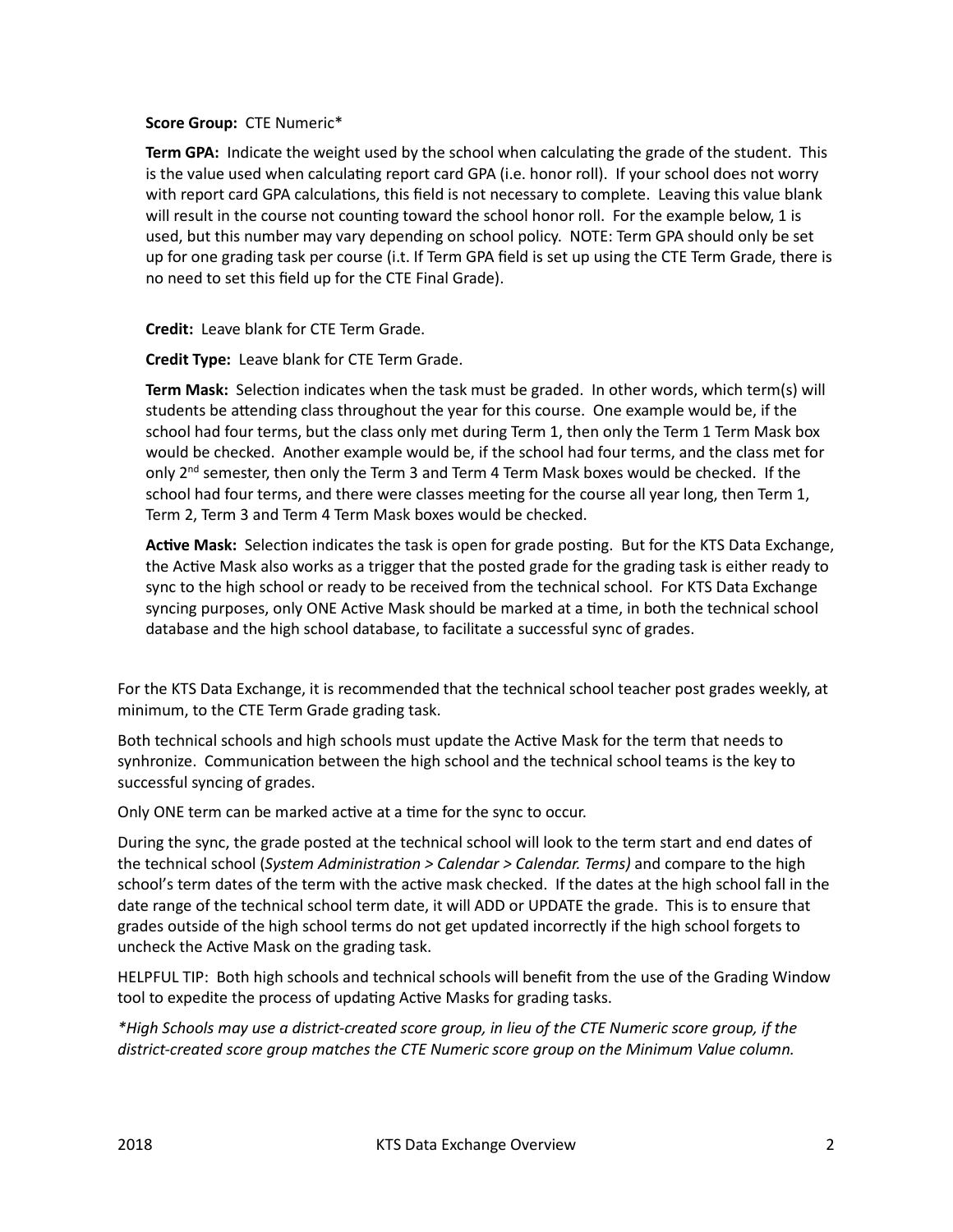| 152060112P526 Digital Literacy               |                                   |                                   |                    |                                     |                    |        |                     |  |  |  |  |  |
|----------------------------------------------|-----------------------------------|-----------------------------------|--------------------|-------------------------------------|--------------------|--------|---------------------|--|--|--|--|--|
| Course                                       | Sections                          | <b>Grading Tasks</b>              |                    | <b>Standards</b>                    | Grade Calc Options |        | <b>Course Rules</b> |  |  |  |  |  |
| Save                                         | Delete                            | Add                               |                    |                                     |                    |        |                     |  |  |  |  |  |
| <b>Grading Task Editor</b>                   |                                   |                                   |                    |                                     |                    |        |                     |  |  |  |  |  |
| <b>Grading Task</b>                          |                                   | <b>Credit Group</b>               |                    | <b>Credit Type</b>                  | <b>Score Group</b> | Credit | <b>Term GPA</b>     |  |  |  |  |  |
|                                              | <b>CTE Term Grade</b>             |                                   |                    |                                     | <b>CTE Numeric</b> | 1.000  |                     |  |  |  |  |  |
|                                              | <b>CTE Final Grade</b>            | <b>HS CREDITS</b>                 |                    | <b>VOCATIONAL</b><br><b>STUDIES</b> | <b>CTE Numeric</b> | 1.000  | 1.000               |  |  |  |  |  |
|                                              |                                   |                                   |                    |                                     |                    |        |                     |  |  |  |  |  |
| <b>Grading Task</b><br><b>CTE Term Grade</b> | <b>Course Grading Task Detail</b> |                                   |                    |                                     |                    |        |                     |  |  |  |  |  |
| *Score Group                                 |                                   |                                   |                    |                                     |                    |        |                     |  |  |  |  |  |
| <b>CTE Numeric</b>                           |                                   |                                   |                    |                                     |                    |        |                     |  |  |  |  |  |
| <b>Term GPA</b>                              |                                   | Credit                            | <b>Credit Type</b> |                                     |                    |        |                     |  |  |  |  |  |
| 1                                            |                                   |                                   |                    |                                     | ▼                  |        |                     |  |  |  |  |  |
|                                              |                                   |                                   |                    | <b>Credit Overflow Override</b>     |                    |        |                     |  |  |  |  |  |
| <b>Term Mask</b>                             |                                   | Term 1 7 Term 2 7 Term 3 7 Term 4 |                    |                                     |                    |        |                     |  |  |  |  |  |
| <b>Active Mask</b>                           |                                   | Term 1 Term 2 7 Term 3 Term 4     |                    |                                     |                    |        |                     |  |  |  |  |  |
| Post-only Grading Task                       |                                   |                                   |                    |                                     |                    |        |                     |  |  |  |  |  |

#### **CTE Final Grade:**

The CTE Final Grade grading task should utilized either at mid-course (if partial credit is being issues) or at the end of the course. The technical school principal will decide when they would like final grades, along with credits, to be awarded and they will set their schedule up accordingly. This grading task can be used in the high school for report cards and transcript record posting.

#### **Score Group:** CTE Numeric\*

**Term GPA:** Indicate the weight used by the school when calculating the grade of the student. This is the value used when calculating report card GPA (i.e. honor roll). If your school does not worry with report card GPA calculations, this field is not necessary to complete. Leaving this value blank will result in the course not counting toward the school honor roll. For the example below, 1 is used, but this number may vary depending on school policy. NOTE: Term GPA should only be set up for one grading task per course (i.t. If Term GPA field is set up using the CTE Term Grade, there is no need to set this field up for the CTE Final Grade).

**Credit:** Indicates the credit value the student receives when a final grade is posted. This is usually only populated on tasks that are posted to transcripts, such as a final grading task. Read the Term Mask section for more details and examples.

**Credit Type:** Indicates the group of credits the student receives when credit is given. Use credit type designated for technical courses when the task must be graded.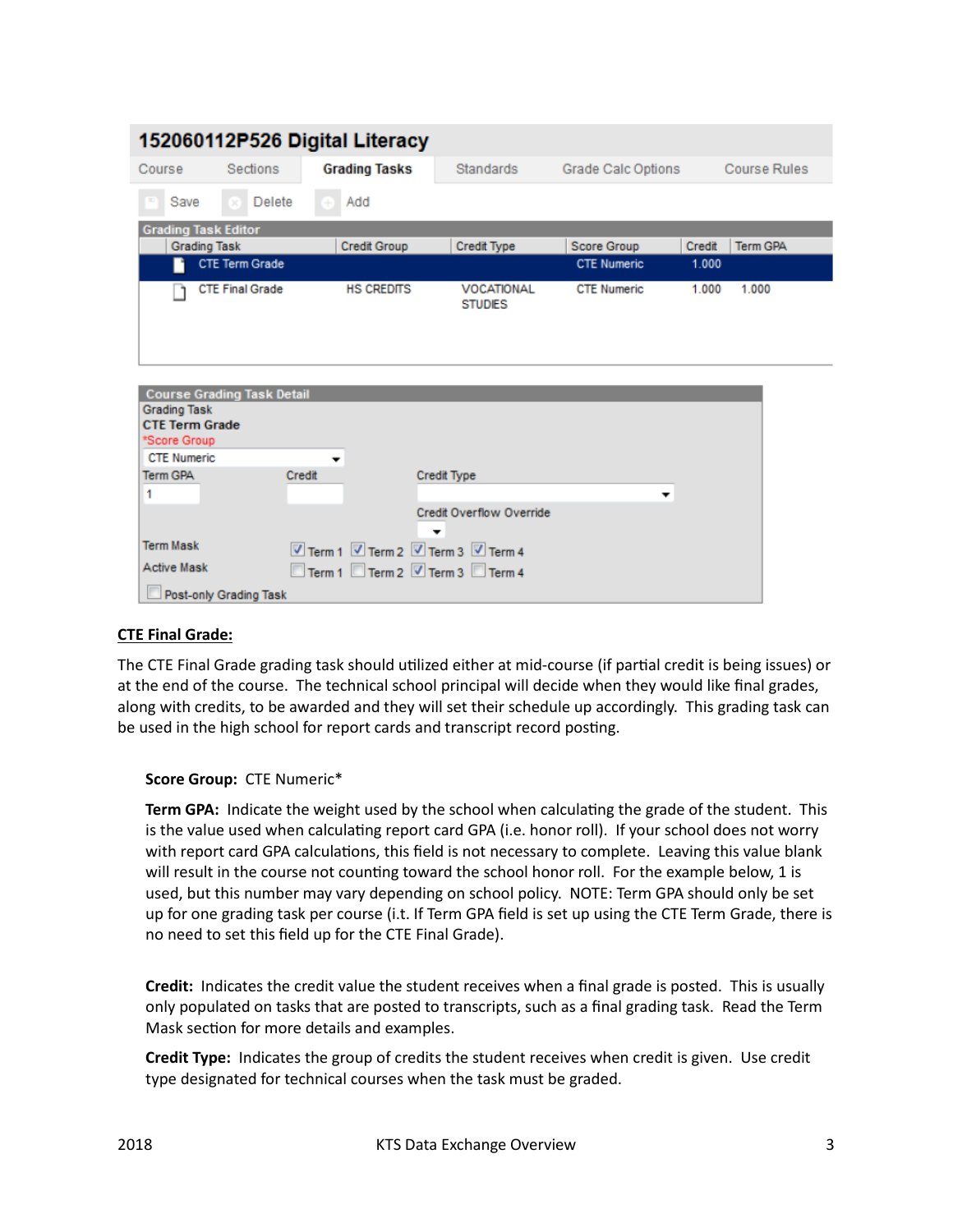**Term Mask:** Selection indicates when the task must be graded. One example would be, if a school had four terms and the class met for all four of those terms. The students could be awarded a CTE Final Grade for the class at the end of Term 4, and the student would earn 1 full credit for the class at that time. In this scenario, the only Term Mask that must be checked is Term 4. Another example would be, if a school had four terms and the class met for all four of those terms, but the principal wanted students to earn  $\frac{1}{2}$  credit at the end of Semester 1 and  $\frac{1}{2}$  credit at the end of Semester 2. In this scenario, the only Term Masks that must be checked is Term 2 and Term 4.

Active Mask: Selection indicates the task is open for grade posting. CTE Final Grades are typically posted at the end of each course by the technical schools

- The CTE Final Grade grading task should be made active when final grades are ready to post for the course. These grades should only be posted once, and reflect the student's overall score in the technical school. One exception would be if the principal wanted to offer mid-year credits awarded. CTE Final Grades will sync nightly from the technical school upon availability.
- It is the high school's responsibility to determine if these grades should be posted to the transcript in the high school database. Communication with the technical school principals is recommended. High schools should follow normal transcript posting procedures in order to have technical courses display on their high school transcript records. Follow Infinite Campus instructions to use the Transcript Post tool (*Path: System Administration > Student Portfolio > Transcript Post*).

HELPFUL TIP: Both high schools and technical schools will benefit from the use of the Grading Window tool to expedite the process of updating Active Masks for grading tasks.

*\*High Schools may use a district-created score group, in lieu of the CTE Numeric score group, if the district-created score group matches the CTE Numeric score group on the Minimum Value column.*

| 152060112P526 Digital Literacy                                |                                   |                      |                                                                  |                    |        |                     |  |  |  |  |  |
|---------------------------------------------------------------|-----------------------------------|----------------------|------------------------------------------------------------------|--------------------|--------|---------------------|--|--|--|--|--|
| Course                                                        | Sections                          | <b>Grading Tasks</b> | <b>Standards</b>                                                 | Grade Calc Options |        | Course <sub>F</sub> |  |  |  |  |  |
| Save                                                          | <b>Delete</b>                     | Add                  |                                                                  |                    |        |                     |  |  |  |  |  |
| <b>Grading Task Editor</b><br><b>Grading Task</b>             |                                   | <b>Credit Group</b>  | <b>Credit Type</b>                                               | <b>Score Group</b> | Credit | <b>Term GP</b>      |  |  |  |  |  |
|                                                               | <b>CTE Term Grade</b>             |                      |                                                                  | <b>CTE Numeric</b> | 1.000  |                     |  |  |  |  |  |
|                                                               | <b>CTE Final Grade</b>            | <b>HS CREDITS</b>    | <b>VOCATIONAL</b><br><b>STUDIES</b>                              | <b>CTE Numeric</b> | 1.000  | 1.000               |  |  |  |  |  |
| <b>Grading Task</b><br><b>CTE Final Grade</b><br>*Score Group | <b>Course Grading Task Detail</b> |                      |                                                                  |                    |        |                     |  |  |  |  |  |
| <b>CTE Numeric</b>                                            |                                   | ▼                    |                                                                  |                    |        |                     |  |  |  |  |  |
| <b>Term GPA</b>                                               | 1                                 | Credit               | <b>Credit Type</b><br><b>VOCATIONAL STUDIES</b>                  | ▼                  |        |                     |  |  |  |  |  |
|                                                               |                                   |                      | <b>Credit Overflow Override</b>                                  | <b>v</b>           |        |                     |  |  |  |  |  |
| <b>Term Mask</b><br><b>Active Mask</b>                        |                                   |                      | Term 1 7 Term 2 Term 3 7 Term 4<br>Term 1 Term 2 Term 3 V Term 4 |                    |        |                     |  |  |  |  |  |
|                                                               | Post-only Grading Task            |                      |                                                                  |                    |        |                     |  |  |  |  |  |